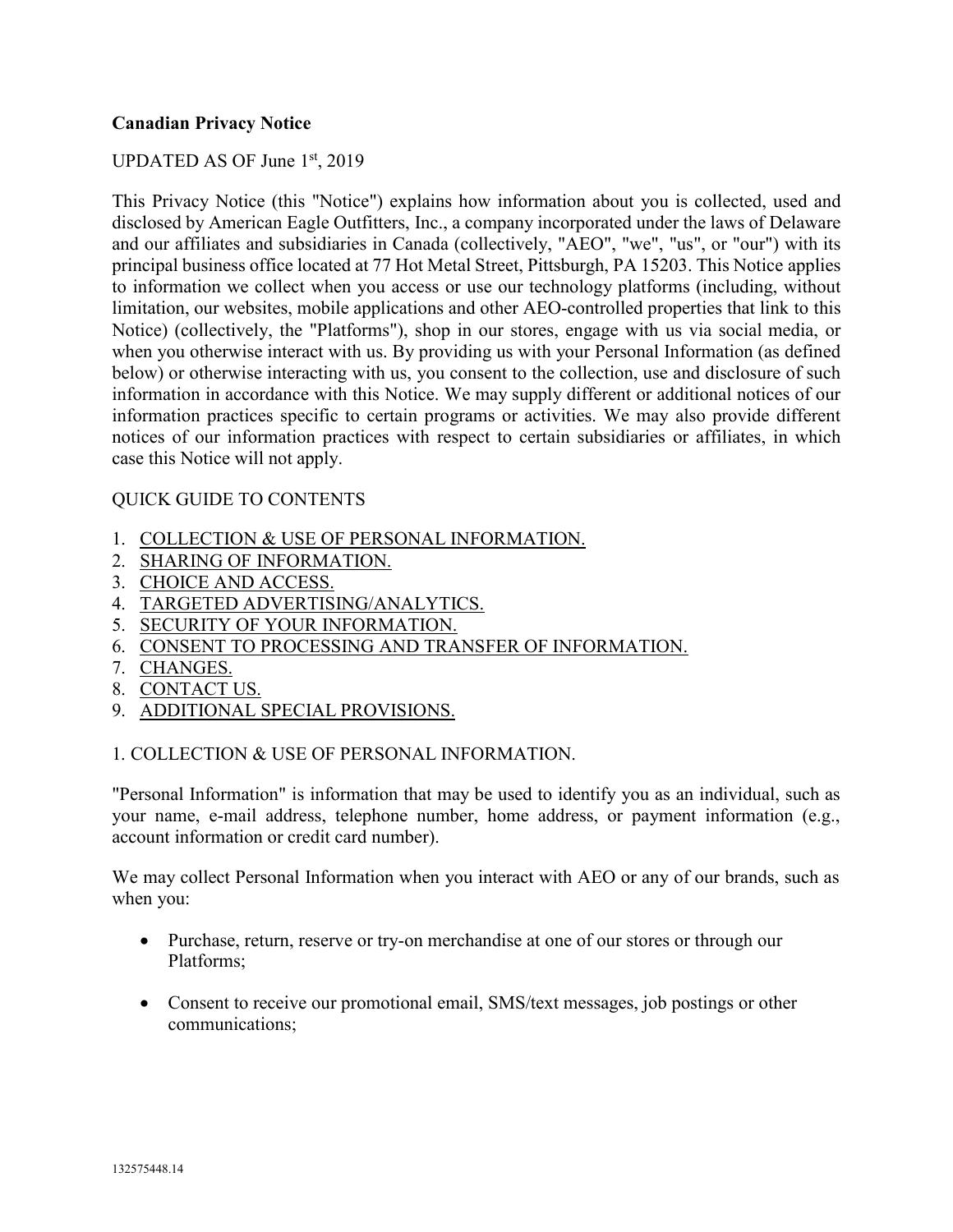- Visit or register through our Platforms;
- Participate in our contests, sweepstakes or promotions, or participate in one of our surveys or other customer research;
- Contact or visit our Customer Service Department, or otherwise contact us or one of our service providers with a comment, question or complaint; or
- Enroll in one or more of our loyalty or other reward programs.

**Purchasing, returning, reserving or trying-on merchandise.** When you purchase or return merchandise through one of our stores or through our Platforms, we collect and use the Personal Information that you provide, such as your order, contact, shipping and payment information, for the purposes of fulfilling your order, processing your return, and updating you on the status of your order/return. When you reserve or try-on merchandise in-store, we may collect Personal Information such as your contact information, location and the items you wish to reserve or try-on for the purposes of fulfilling your request.

In certain circumstances, we may also collect Personal Information that you provide to us regarding other people. For example, you may provide us with the name and address for a gift recipient. When you provide us with this Personal Information, we use it for the purposes of processing the shipment and, in some cases, to communicate with the intended recipient. We rely on you to obtain any necessary consent from the intended recipient to our use of their Personal Information for these purposes.

**Promotional email, SMS/text messages, job postings or other communications.** When you consent to receive information from us such as promotional emails, SMS/text messages, job postings or other information, we collect and use your contact information for the purposes of fulfilling your request. You can unsubscribe from promotional communications by following the instructions in the message, or for SMS/text messages, replying with 'STOP'. If you have any questions about unsubscribing from our messages, please contact us as outlined below.

**Visit or register through our Platforms.** If you choose to visit and register with one of our Platforms, we will collect the registration information that you provide, such as your contact and account-related information for the purposes of administering and securing your account on our Platforms.

We also collect certain information through our Platforms automatically, such as:

• *Usage Information.* Whenever you visit or interact with our Platforms, we, as well as our vendors and/or service providers (collectively, "Vendors"), may use a variety of technologies that automatically or passively collect information ("Automated Technologies") about how the Platforms are navigated, accessed and used ("Usage Information"). Usage Information may include browser type, device type and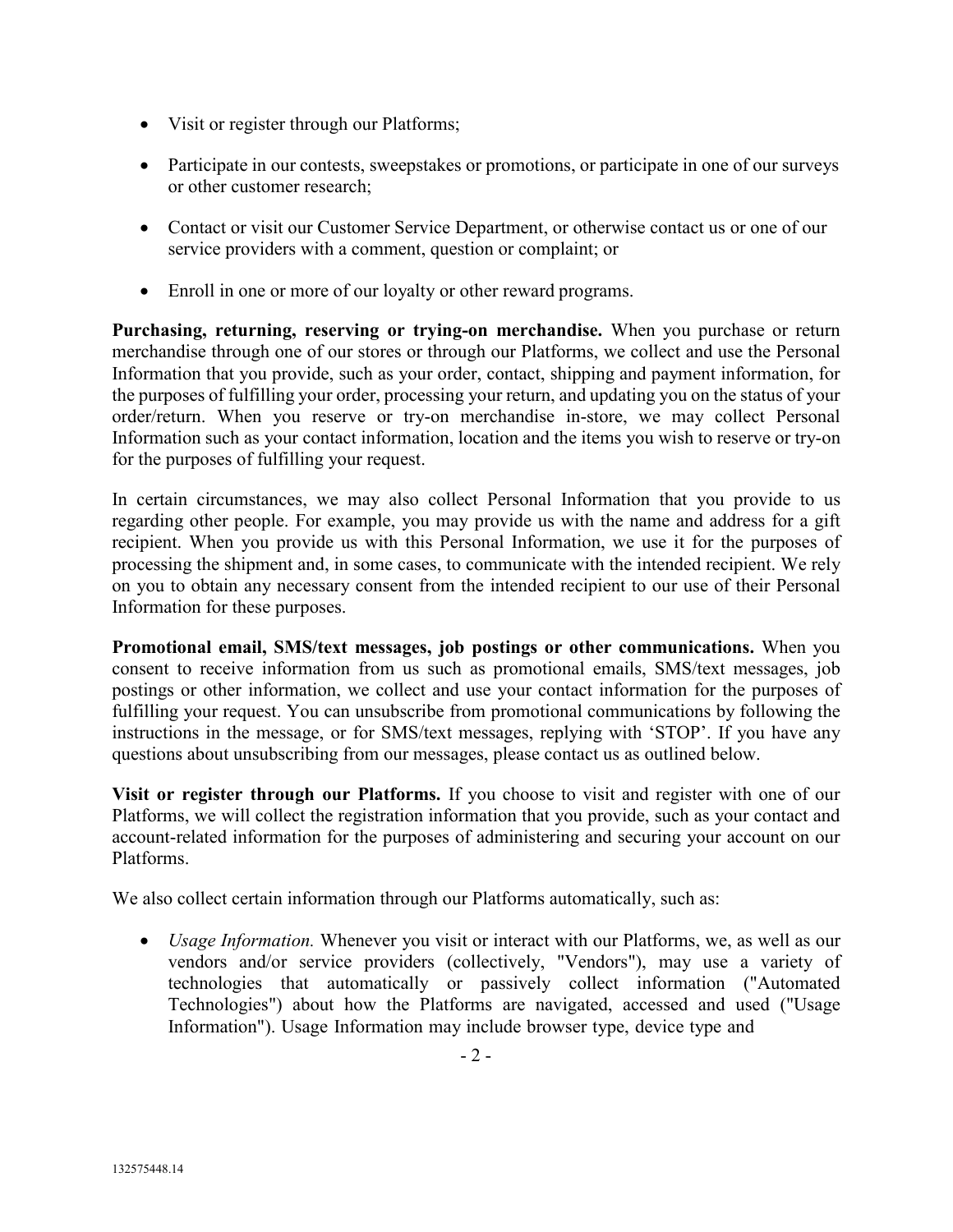characteristics, Device Identifiers (as defined below), operating system, application version, the pages served, the time/date, your geo-location, the preceding page views, and your use of and pathway through the Platforms.

- *Device Identifier*. We or our Vendors may automatically collect your IP address(es) or other unique identifiers ("Device Identifier") for the "Device" (e.g., computer, mobile phone, tablet or other device) you use to access the Platforms. A Device Identifier is usually a number that is assigned to your Device when you access a Platform or its servers, permitting identification of your Device.
- *Automated Technologies*. The Automated Technologies used on the Platforms to collect Usage Information include, but are not limited to, cookies (data files placed on a Device when it is used to visit the Platforms), mobile analytics software, pixel tags (a transparent graphic image, sometimes called a web beacon or tracking beacon, placed on a Platform to indicate that a page or e-mail has been viewed), and similar technologies. Both session cookies (which expire once you close your web browser) and persistent cookies (which remain on your Device, sometimes until you delete them) may be used. Please remember, some Automated Technologies may tell your browser to get third party content, such as customer reviews, from another server.

If you would prefer not to accept cookies, most browsers will allow you to: (i) change your Device browser settings to notify you when your Device receives a cookie, which lets you choose whether or not to accept it; or (ii) set your Device browser to automatically reject any cookie. Removing or rejecting browser cookies does not necessarily affect third party flash cookies used in connection with our Platforms. To delete or disable flash cookies, please visit the following link [\(http://helpx.adobe.com/flash-player/kb/disable-local](http://helpx.adobe.com/flash-player/kb/disable-local-shared-objects-flash.html)[shared-objects-flash.html\)](http://helpx.adobe.com/flash-player/kb/disable-local-shared-objects-flash.html) for more information.

However, please be aware that if you disable or reject cookies, some features and services on our Platforms may not work properly, because we may not be able to recognize and associate you with your AEO account. Please note, even if you choose to restrict or modify your settings, you may still see or receive AEO advertisements via our Platforms and on other sites, but such advertisements will not be based upon your browsing history.

AEO does not respond to "do-not-track" settings in user's web browser, and our Platforms may continue to collect information in the manner described in this Notice. You can learn more about cookies by visiting [http://www.allaboutcookies.org/,](http://www.allaboutcookies.org/) which includes additional useful information on cookies and how to block cookies using different types ofbrowsers.

We collect this information automatically through our Platforms for security purposes (including protecting the integrity of the Platforms and our stores), to better understand and enhance user navigation on our Platforms, and for marketing and analytics purposes (including allowing the selection of personalized ads or offers believed to appeal to you, based on your interests, preferences, location, or demographic information). Additionally, Automated Technologies may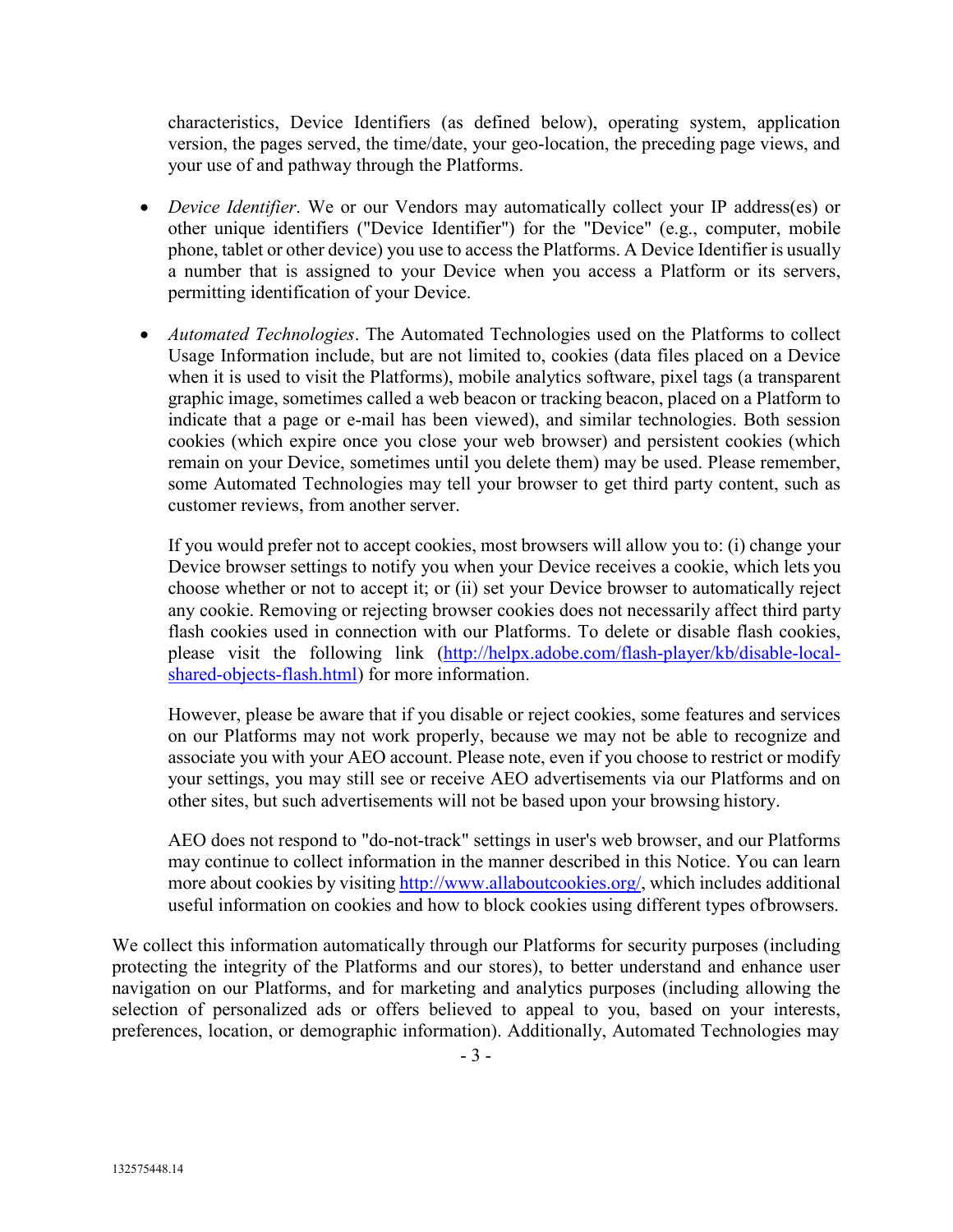be used to associate you with social networking sites (e.g., Facebook, Twitter and Snapchat), and, if you so choose, enable interaction between your activities on the Platforms and your activities on such social networking sites.

**Participating in our contests, sweepstakes, promotions, surveys or customer research.** We collect the Personal Information that you provide if you choose to participate in one of our contests, sweepstakes, promotions, surveys or other customer research, for the purposes of administering them. We will also use the Personal Information you provide to analyze and better understand how customers interact with our brands.

**Contacting Customer Service.** We use the Personal Information you provide to us when you contact our Customer Service Department for the purposes of reviewing any issues you raise and responding to you. Depending upon the nature of your query, we may request additional Personal Information for the purposes of verifying your identity.

**Loyalty Program.** If you choose to enroll or engage in one of our optional loyalty programs, we will use the Personal Information you provide to us, along with information about the products and services you purchase from AEO, for the purposes of administering the loyalty program, including any points you earn or redeem through the programs.

**Information We Receive from Third Parties.** We may obtain information from other sources and combine that with information we collect directly from you. For example, we may collect information from third parties to ensure we have up-to-date contact information for you, to detect fraud or theft, to facilitate your use of a third-party application or feature (such as one of our Facebook, Twitter or Snapchat applications or a similar application or feature on a third-party website), or from third-party analytics and advertising providers as further described below.

**Information Combined from Sources**. If we combine any information about you received from third parties with your Personal Information or other information collected pursuant to this Notice, then we apply the applicable provisions of this Notice to such combined information, so long as it is combined.

2. SHARING OF INFORMATION.

Except as described in this Notice, we will not provide your Personal Information to third parties without your consent. We may, however, share aggregated, non-personal or de-identified information, which cannot reasonably be used to identify you, with third parties. We may also share your Personal Information in the following circumstances:

**Third Parties Providing Services on Our Behalf**. We may share your Personal Information with Vendors that perform functions on our behalf or assist with our business operations, such as those that host or operate our Platforms, analyze data, process transactions and payments, fulfill orders or provide customer service; advertisers; or other third parties that participate in or administerour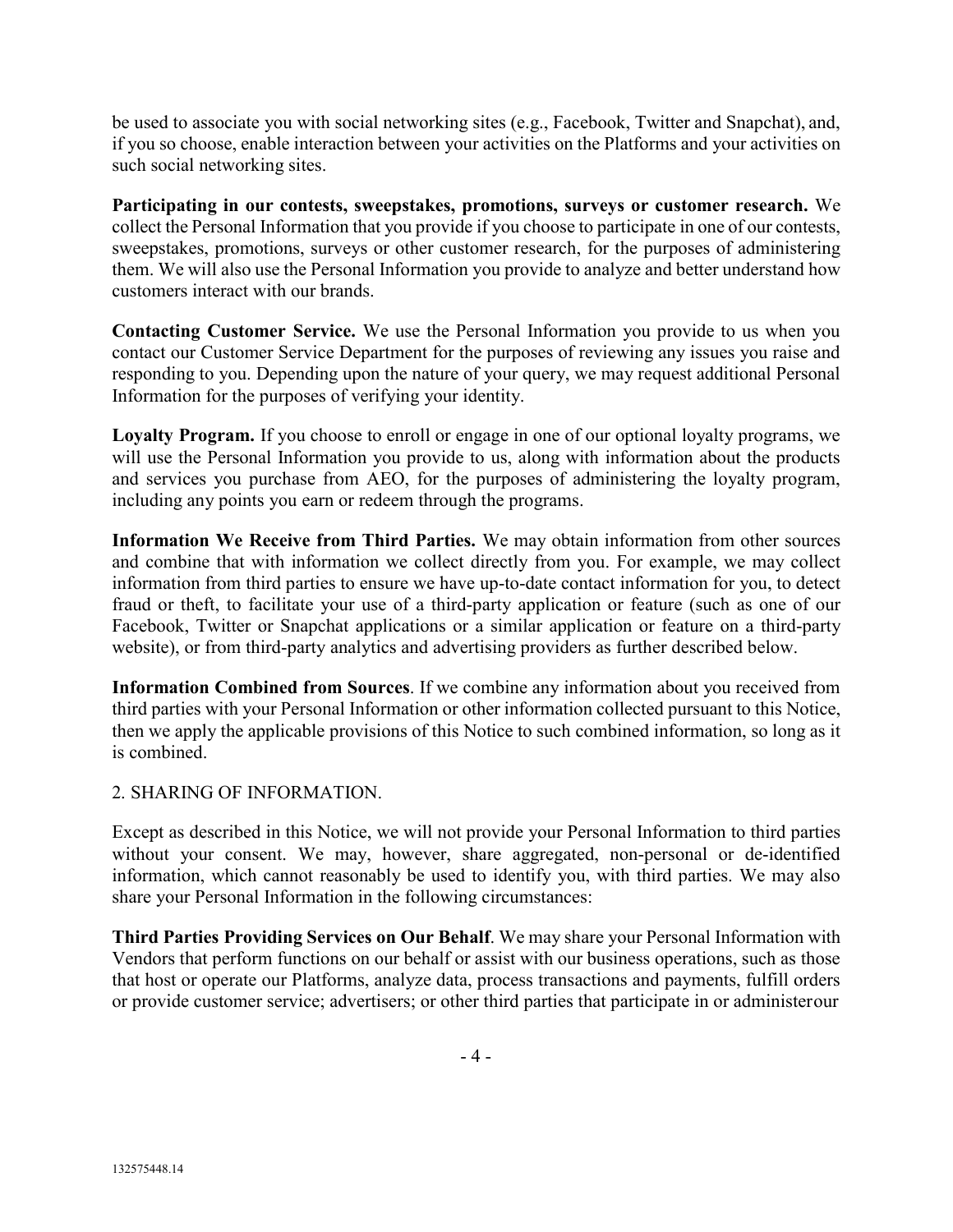promotions, contests, sweepstakes, surveys or provide marketing or promotional assistance; and "powered by" partners who power product reviews on our products or services.

**Our Banking Partner.** If you apply for an AEO credit card in the United States or Canada, we will share your Personal Information with Synchrony Bank, the issuer of the AEO credit card. Synchrony Bank is independent of AEO and has its own privacy notice that applies to your application for and use of the AEO credit card.

**Your Consent to Have Your Personal Information Shared**. While utilizing our Platforms, you may have the opportunity to opt-in to receive information and/or marketing offers from someone else or to otherwise consent to the sharing of your information with a third party. If you agree to have your Personal Information shared, your Personal Information will be disclosed to the third party and the Personal Information you disclose will be subject to the privacy notice and business practices of that third party.

**Business Transfers**. We may share your Personal Information with other entities in connection with a bankruptcy, merger, acquisition, financing, reorganization or sale of company assets, or negotiation thereof.

**Legal and Additional Disclosure**. We may transfer and disclose your information to third parties to comply with a legal obligation; when we believe in good faith that the law or a governmental authority requires it; to verify or enforce applicable policies; to detect and address fraud, security or technical issues; to respond to an emergency; otherwise to protect the rights, property or security of AEO or third parties, or as otherwise required or permitted by law.

**Affiliates**. For purposes of this Notice, our affiliates include DSW, Inc. and American Signature, Inc.

## 3. CHOICE AND ACCESS.

**Accessing/Updating/Deleting Your Personal Information**. If you wish to access, modify, verify, correct or delete any of your Personal Information collected through the Platforms, you may contact us using the contact information provided below. Alternatively, you may access, modify, verify, correct or delete your registered user information through our Platforms. We may refuse requests that are unreasonably repetitive, require disproportionate technical efforts, risk the privacy of others, or are impractical.

In accordance with our routine record keeping, we may delete certain records that contain Personal Information you have submitted through the Platforms or otherwise. We are under no obligation to store such Personal Information indefinitely and disclaim any liability arising out of, or related to, the destruction of such Personal Information. It may not always be possible to completely remove or delete all of your information from our databases without some residual data remaining due to backups and other reasons. We will retain and use your information as necessary to comply with our legal obligations, resolve disputes, and enforce our agreements and obligations.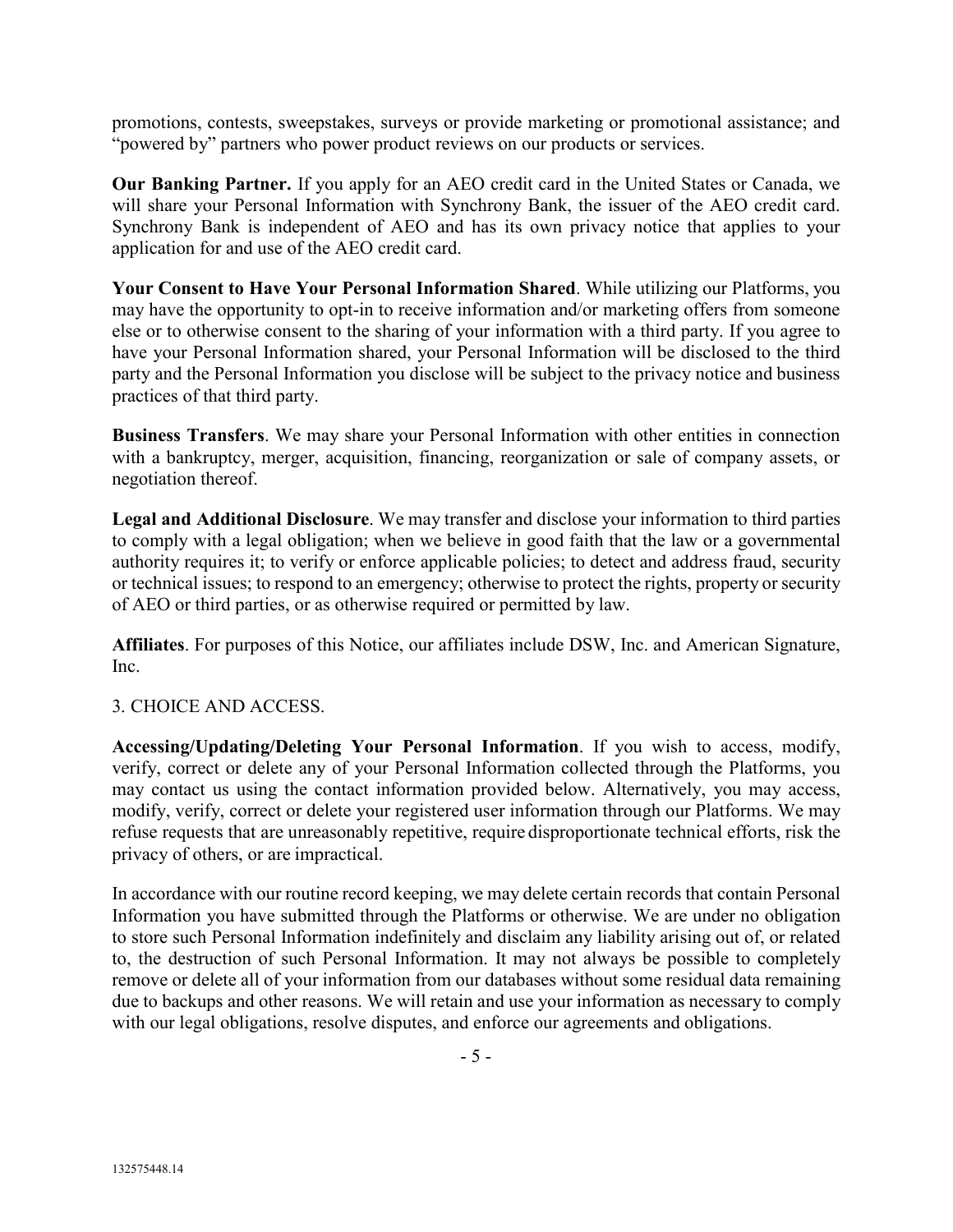**Promotional Communications**. You may opt out of receiving promotional communicationsfrom us at any time by: (i) logging into your online account and updating your preferences; (ii) contacting us by phone, email or postal mail, or (iii) following the removal instructions in the communication that you receive. In addition, you can opt-out of receiving text messages from us at any time by responding to our text messages in the following manner:

- For AE, reply "STOP" to EAGLE (32453); and
- For Aerie, reply "STOP" to AERIE (23743)

**Location Information.** When you first launch any of our mobile applications that collect location information, you will be asked to consent to the application's collection of location information. If you initially consent to our collection of this location information, you can subsequently stop the collection of this information at any time by changing the preferences on your Device. You may also stop our collection of location information by following the standard uninstall process to remove all of our mobile applications from your Device.

## 4. TARGETED ADVERTISING/ANALYTICS.

We may use third party ad network providers to help present ads on the Platforms, third-party mobile applications, or other sites, as well as other service providers to provide analytics services. These entities may use cookies, web beacons and other technologies to collect information about your use of our Platforms, such as your IP address, web browser, mobile network information, pages viewed, time spent on pages, links clicked and conversion information. This information may be used by us and others to, among other things, analyze and track data, determine the popularity of certain content, deliver advertising and content personalized to your interests and better understand your online or offline activity. For example, you may see advertisements for AEO on third party sites after you have visited AEO's website.

For more information about interest-based ads, or to opt-out of having your web browsing information used for interest-based advertising purposes, please visit the following link [youradchoices.ca/choices.](https://youradchoices.ca/) Your Device may also include a feature ("Limit Ad Tracking" on iOS or "Opt Out of Interest-Based Ads" on Android) that allows you to opt-out of having certain information collected through apps used for interest-based advertising purposes.

We may also work with other websites or platforms (such as Facebook, Twitter or Snapchat) to serve ads to you as part of a customized campaign, unless you notify us that you prefer not to have information about you used in this way. You can opt-out of receiving interest-based ads from Facebook by changing your ads preferences in your Facebook Settings, on Twitter by changing your advertising preferences in your Account Settings, and on Snapchat by changing your privacy settings in the profile screen.

- 6 -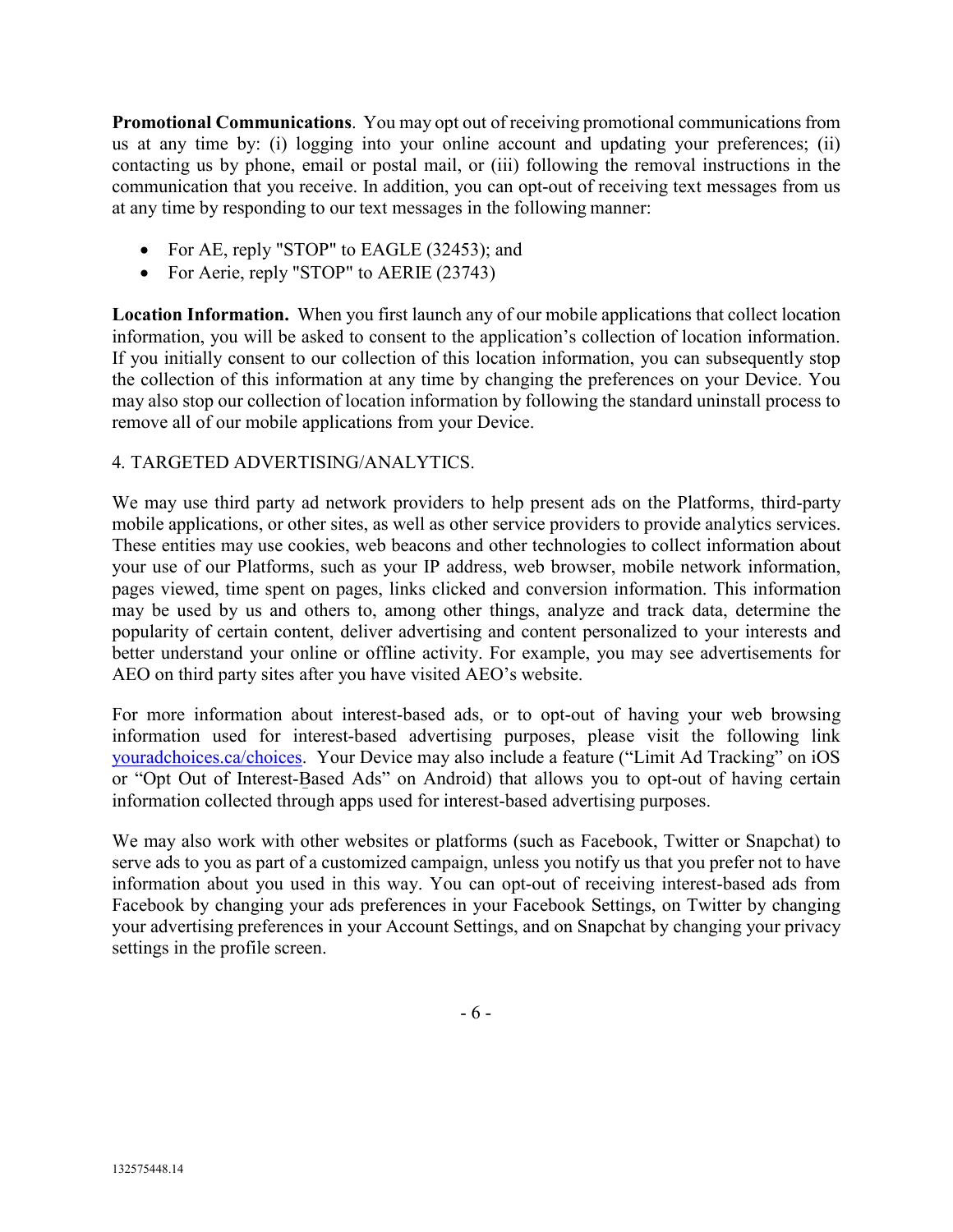## 5. SECURITY OF YOUR INFORMATION.

We take industry-standard administrative, technical and physical measures to help protect information about you from loss, theft, misuse and unauthorized access, disclosure, alteration and destruction.

### 6. CONSENT TO PROCESSING AND TRANSFER OF INFORMATION.

We are based in the United States, and the information we collect is governed by U.S. law. By accessing or using the Platforms, or otherwise providing information to us, you consent to the collection, processing, transfer and storage of information about you in and to the United States and other applicable territories in which the privacy laws may not be as comprehensive as or equivalent to those in the country where you reside and/or are a citizen. Please use the contact information below if you have a question or complaint about the policies, practices or manner in which we or our Vendors treat your Personal Information.

### 7. CHANGES.

We may update this Notice from time to time. If we make changes, we will notify you by revising the date at the top of the Notice and, in some cases, we may provide you with additional notice (such as adding a statement to our homepage or sending you a notification). We encourage you to review this Notice whenever you interact with us to stay informed about our information practices and the ways you can help protect your privacy.

### 8. CONTACT US.

As it relates to questions you might have about this Notice or if you have a concern that AEO may have failed to adhere to this Notice, please contact us as follows:

Please note, the role and department responsible for compliance with the obligations under this Notice is:

Associate General Counsel, Privacy: Legal Department, *privacy@ae.com* 

- 7 -